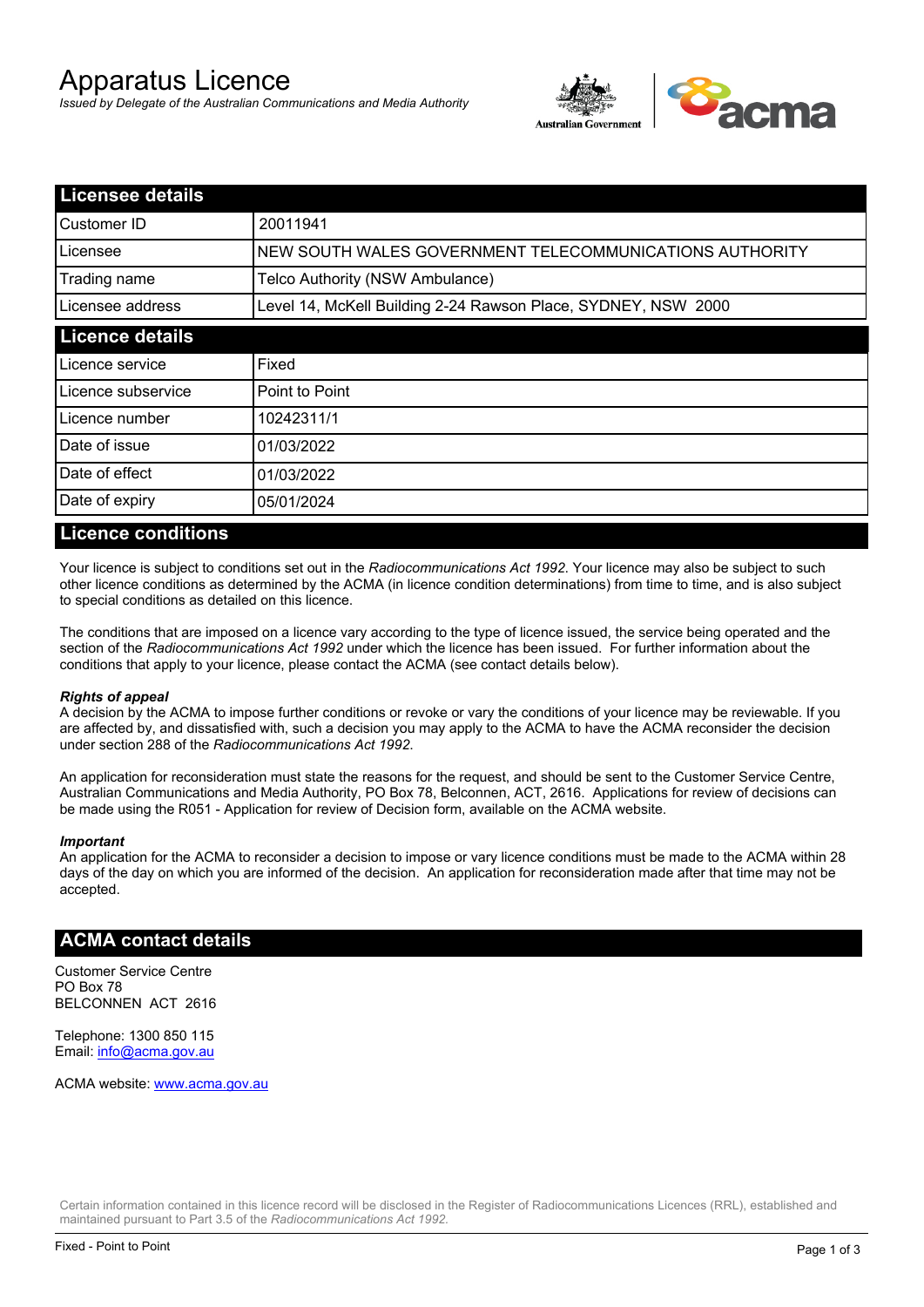# **Advisory Notes applying to licence no.: 10242311/1**

Conditions applicable to the operation of Point to Point station(s) authorised under this licence can be found in the Radiocommunications Licence Conditions (Apparatus Licence) Determination and the Radiocommunications Licence Conditions (Fixed Licence) Determination, the 'fixed licence lcd'. Copies of these determinations are available from the ACMA and from the ACMA home page (www.acma.gov.au).